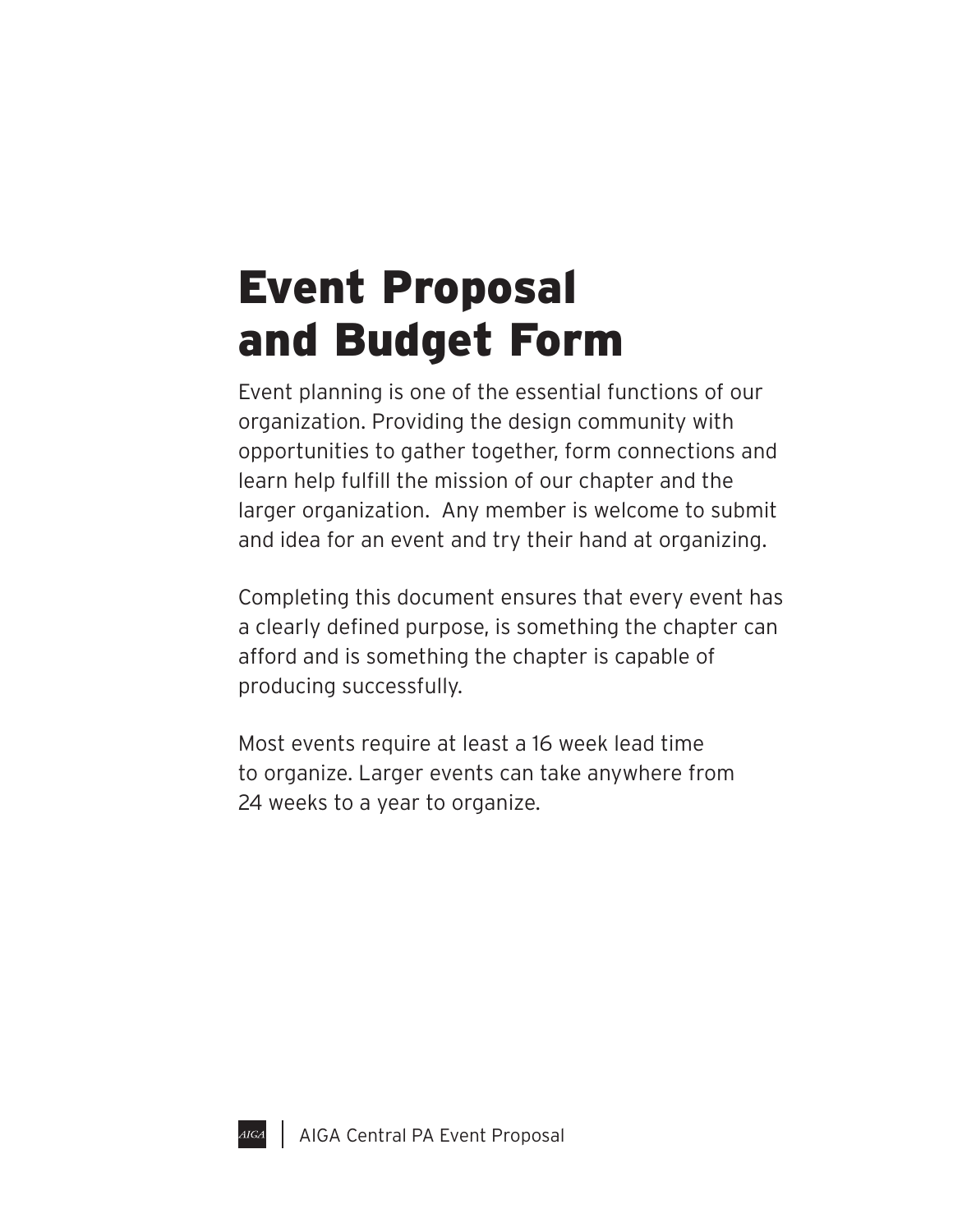|             | <b>Event Proposal</b>                                                                                                                       |                | Complete and submit to<br>programming@centralpa.aiga.org |
|-------------|---------------------------------------------------------------------------------------------------------------------------------------------|----------------|----------------------------------------------------------|
| Name        |                                                                                                                                             | Phone          |                                                          |
| Email       |                                                                                                                                             | Date Submitted |                                                          |
| Event Title |                                                                                                                                             |                |                                                          |
| Date        | Time                                                                                                                                        |                |                                                          |
| Location    |                                                                                                                                             |                |                                                          |
|             |                                                                                                                                             |                |                                                          |
|             | Provide at least one option. The venue doesn't have to be locked before the event is<br>approved, but it's important to have a few in mind. |                |                                                          |
| Speakers    |                                                                                                                                             |                |                                                          |
|             |                                                                                                                                             |                |                                                          |
|             | Provide details.                                                                                                                            |                |                                                          |
| Sponsors    |                                                                                                                                             |                |                                                          |
|             |                                                                                                                                             |                |                                                          |
|             | Be specific, identify at least two sponsors who could benefit from a partnership on this event.                                             |                |                                                          |
| Format      |                                                                                                                                             |                |                                                          |
|             | I.E. keynote, forum, social, workshop, conference, etc.                                                                                     |                |                                                          |
| Audience    | Does it appeal to the entire design community or a segment?                                                                                 |                |                                                          |
| Program     |                                                                                                                                             |                |                                                          |
| Pitch       |                                                                                                                                             |                |                                                          |

What is this event about? Why is it valuable to designers? Why should AIGA be involved?

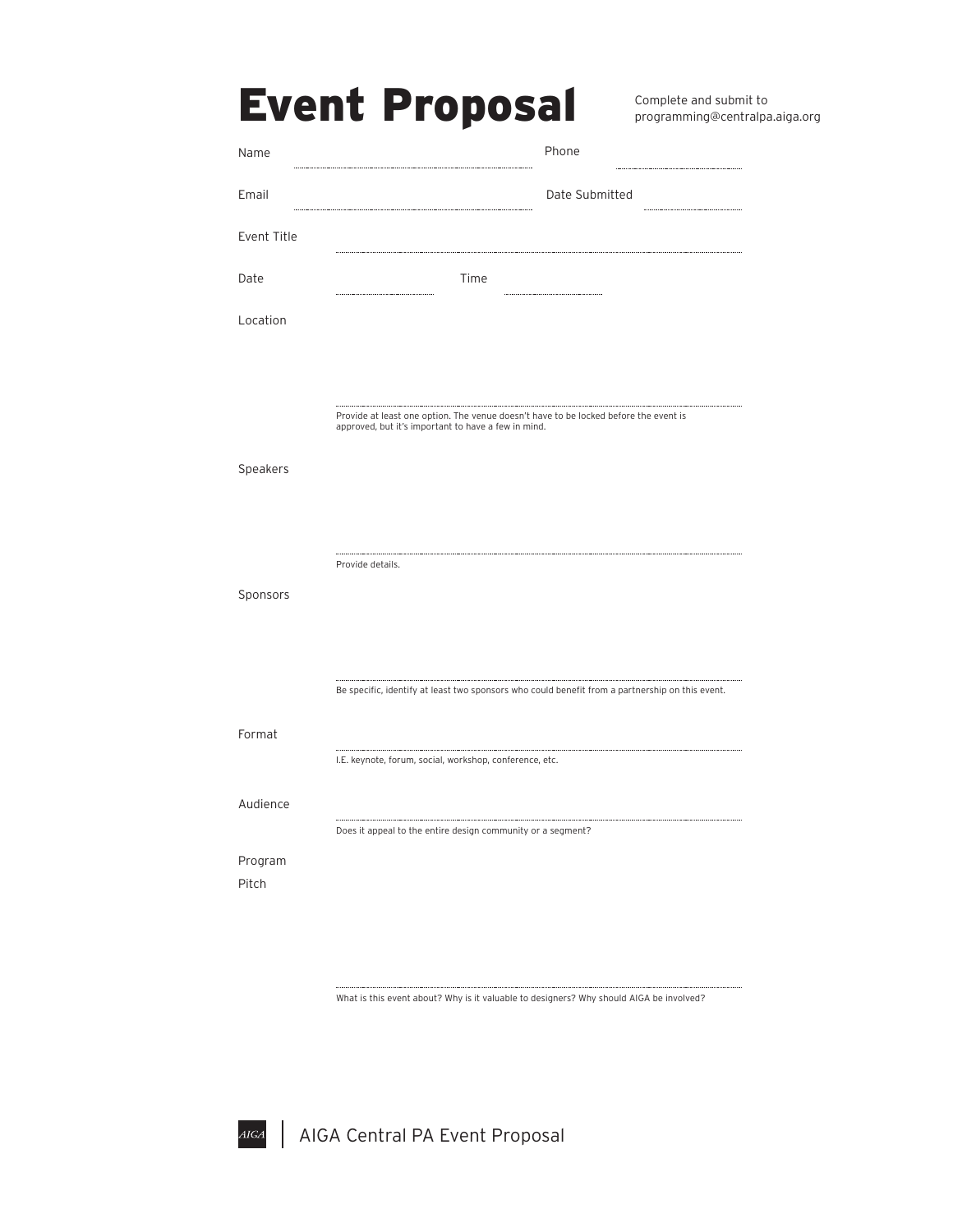Publicity Opportunities

Volunteers & Email

**Event Budget:** Please complete the adjoining budget sheet to the best of your ability.

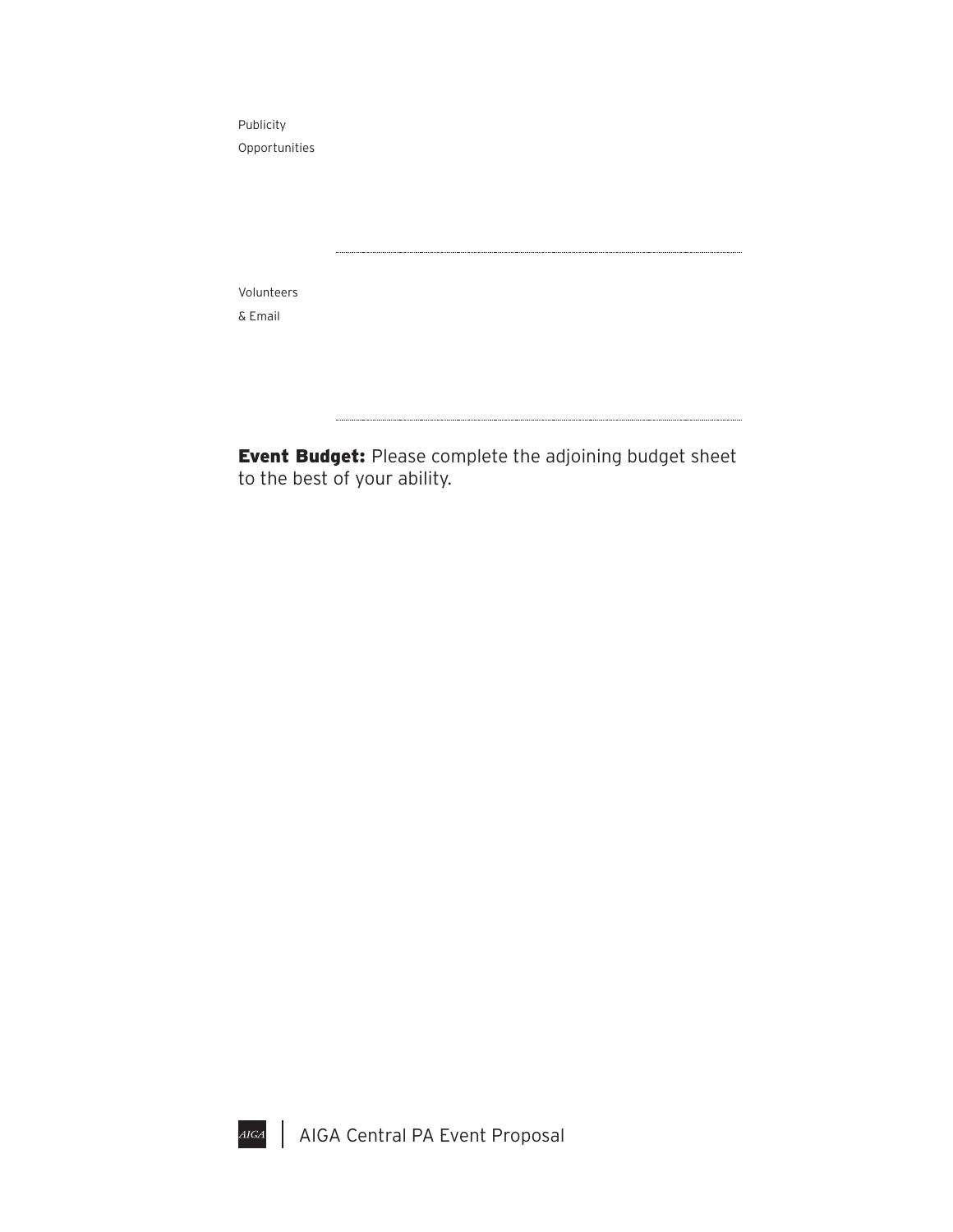## Budget Worksheet

|                                | <b>EXPENSES</b> |                | <b>Notes</b>                                          |
|--------------------------------|-----------------|----------------|-------------------------------------------------------|
|                                | Projected       | Actual         |                                                       |
| Speaker(s)                     |                 |                |                                                       |
| Travel                         | 1               |                |                                                       |
| Lodging                        | $\overline{2}$  |                |                                                       |
| Gift                           | $\overline{2}$  |                |                                                       |
| Other 1                        | $\overline{3}$  |                |                                                       |
| Other 2                        | $\overline{3}$  |                |                                                       |
| Subtotal                       | $\overline{0}$  | $\overline{0}$ |                                                       |
| <b>Venue</b>                   |                 |                |                                                       |
| <b>Location Rental</b>         | 2               |                |                                                       |
| Podium                         | $\overline{3}$  |                |                                                       |
| Tables                         | $\overline{3}$  |                |                                                       |
| Chairs                         | 3               |                |                                                       |
| Other 1                        | $\overline{3}$  |                |                                                       |
| Other 2                        | $\overline{3}$  |                |                                                       |
| Subtotal                       | $\overline{0}$  | $\mathbf 0$    |                                                       |
| A/V                            |                 |                |                                                       |
| Computer                       |                 |                | The Chapter has a PA if one is unavailable.           |
| Amplifier/speakers/microphones |                 |                |                                                       |
| Projector                      |                 |                | The chapter has a projector<br>if one is unavailable. |
| Screen                         |                 |                |                                                       |
| Other 1                        |                 |                |                                                       |
| Other 2                        |                 |                |                                                       |
| Subtotal                       | $\overline{0}$  | $\mathbf 0$    |                                                       |
| <b>Promotion</b>               |                 |                |                                                       |
| Design                         |                 |                |                                                       |
| Photography/Illustration       |                 |                |                                                       |
| Copywriting                    |                 |                |                                                       |
| Paper                          |                 |                |                                                       |
| Printing                       |                 |                |                                                       |
| Postage                        |                 |                |                                                       |
| Other 1                        |                 |                |                                                       |
| Subtotal                       | $\overline{0}$  | $\overline{0}$ |                                                       |
| <b>Catering</b>                |                 |                |                                                       |
| Food                           |                 |                |                                                       |
| Beverage                       |                 |                |                                                       |
| Alcohol                        |                 |                |                                                       |
| Tables                         |                 |                |                                                       |
| Chairs                         |                 |                |                                                       |
| Napkins/Plates/Cups            |                 |                |                                                       |
| Personnel                      |                 |                |                                                       |
| Other 2                        |                 |                |                                                       |
| Subtotal                       | $\overline{0}$  | $\overline{0}$ |                                                       |